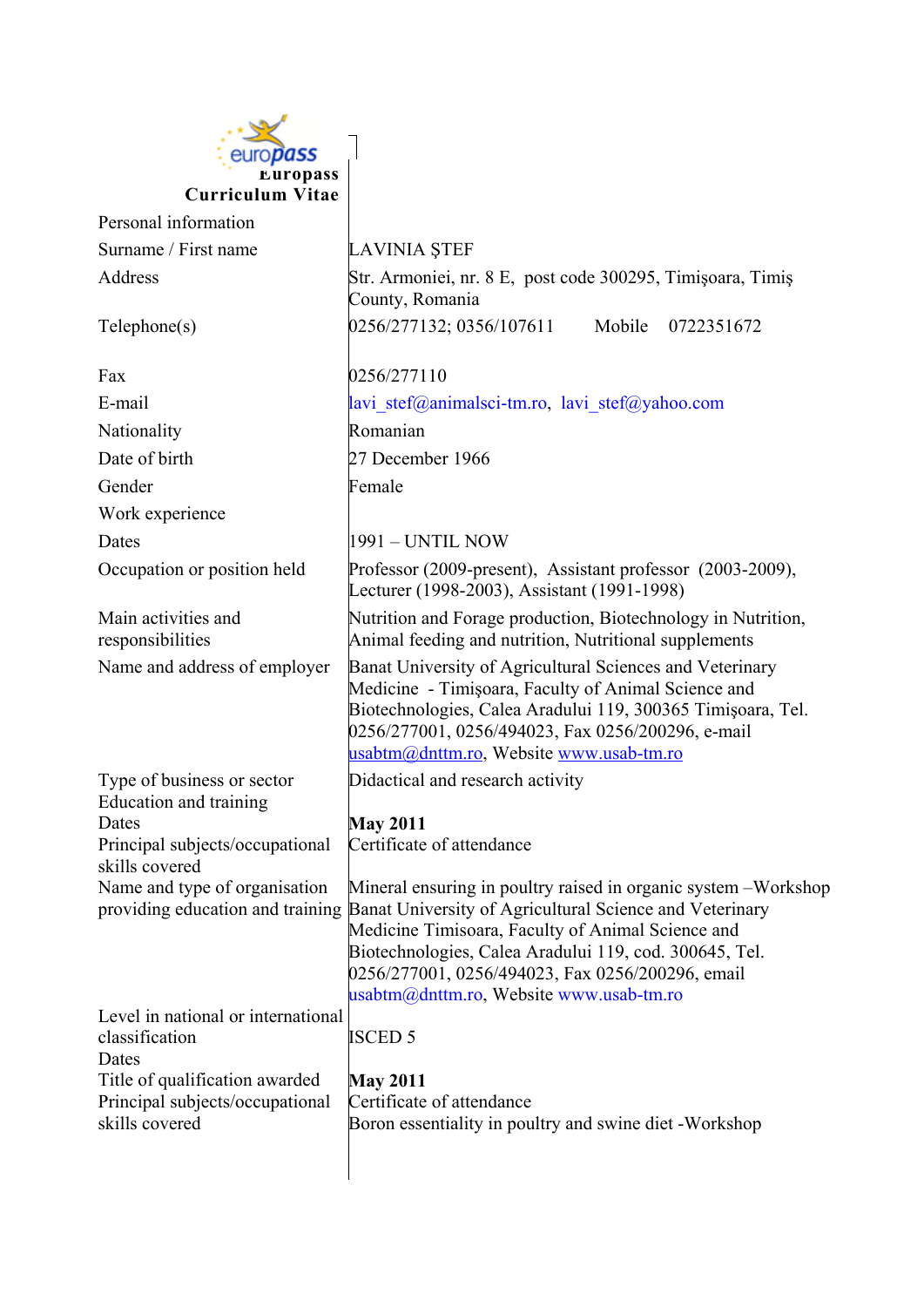| Name and type of organisation<br>providing education and training                                                                                        | Banat University of Agricultural Science and Veterinary Medicine<br>Timisoara, Faculty of Animal Science and Biotechnologies, Calea<br>Aradului 119, cod. 300645, Tel. 0256/277001, 0256/494023, Fax<br>0256/200296, email usabtm@dnttm.ro, Website www.usab-tm.ro                                                                                                                                                             |
|----------------------------------------------------------------------------------------------------------------------------------------------------------|--------------------------------------------------------------------------------------------------------------------------------------------------------------------------------------------------------------------------------------------------------------------------------------------------------------------------------------------------------------------------------------------------------------------------------|
| Level in national or international ISCED 5<br>classification                                                                                             |                                                                                                                                                                                                                                                                                                                                                                                                                                |
| Dates                                                                                                                                                    | May 2010                                                                                                                                                                                                                                                                                                                                                                                                                       |
| Title of qualification awarded<br>Principal subjects/occupational<br>skills covered<br>Name and type of organisation<br>providing education and training | Certificate of attendance<br>Unitary approach to the mode of expression of feed nutritional values<br>and animal requirements -International Round Table<br>Banat University of Agricultural Science and Veterinary Medicine<br>Timisoara, Faculty of Animal Science and Biotechnologies, Calea<br>Aradului 119, cod. 300645, Tel. 0256/277001, 0256/494023, Fax<br>0256/200296, email usabtm@dnttm.ro, Website www.usab-tm.ro |
| Level in national or international ISCED 5<br>classification                                                                                             |                                                                                                                                                                                                                                                                                                                                                                                                                                |
| Dates<br>Title of qualification awarded                                                                                                                  | 7 iulie 2009-15 mai 2011                                                                                                                                                                                                                                                                                                                                                                                                       |
| Principal subjects/occupational<br>skills covered                                                                                                        | Short time expert                                                                                                                                                                                                                                                                                                                                                                                                              |
| Name and type of organisation<br>providing education and training<br>Level in national or international ISCED 5                                          | <b>MECI / ACPART DOCIS</b>                                                                                                                                                                                                                                                                                                                                                                                                     |
| classification<br>Dates                                                                                                                                  | 2008                                                                                                                                                                                                                                                                                                                                                                                                                           |
| Title of qualification awarded<br>Principal subjects/occupational<br>skills covered                                                                      | Diploma Animal Feeding and Nutrition – Erasmus course<br>Animal Feeding and Nutrition                                                                                                                                                                                                                                                                                                                                          |
| Name and type of organisation<br>providing education and training                                                                                        | University of South Bohemia in Ceske Budejovice                                                                                                                                                                                                                                                                                                                                                                                |
| Level in national or international ISCED 5<br>classification                                                                                             |                                                                                                                                                                                                                                                                                                                                                                                                                                |
| Dates                                                                                                                                                    | 2007                                                                                                                                                                                                                                                                                                                                                                                                                           |
| Title of qualification awarded                                                                                                                           | Specialization                                                                                                                                                                                                                                                                                                                                                                                                                 |
| Principal subjects/occupational<br>skills covered                                                                                                        | Manure Management for Water Quality Protection                                                                                                                                                                                                                                                                                                                                                                                 |
| Name and type of organisation<br>providing education and training                                                                                        | USAMVB Timișoara and USDA Iowa State University                                                                                                                                                                                                                                                                                                                                                                                |
| Level in national or international ISCED 4<br>classification                                                                                             |                                                                                                                                                                                                                                                                                                                                                                                                                                |
| Dates                                                                                                                                                    | 1992-1998                                                                                                                                                                                                                                                                                                                                                                                                                      |
| Title of qualification awarded                                                                                                                           | PhD                                                                                                                                                                                                                                                                                                                                                                                                                            |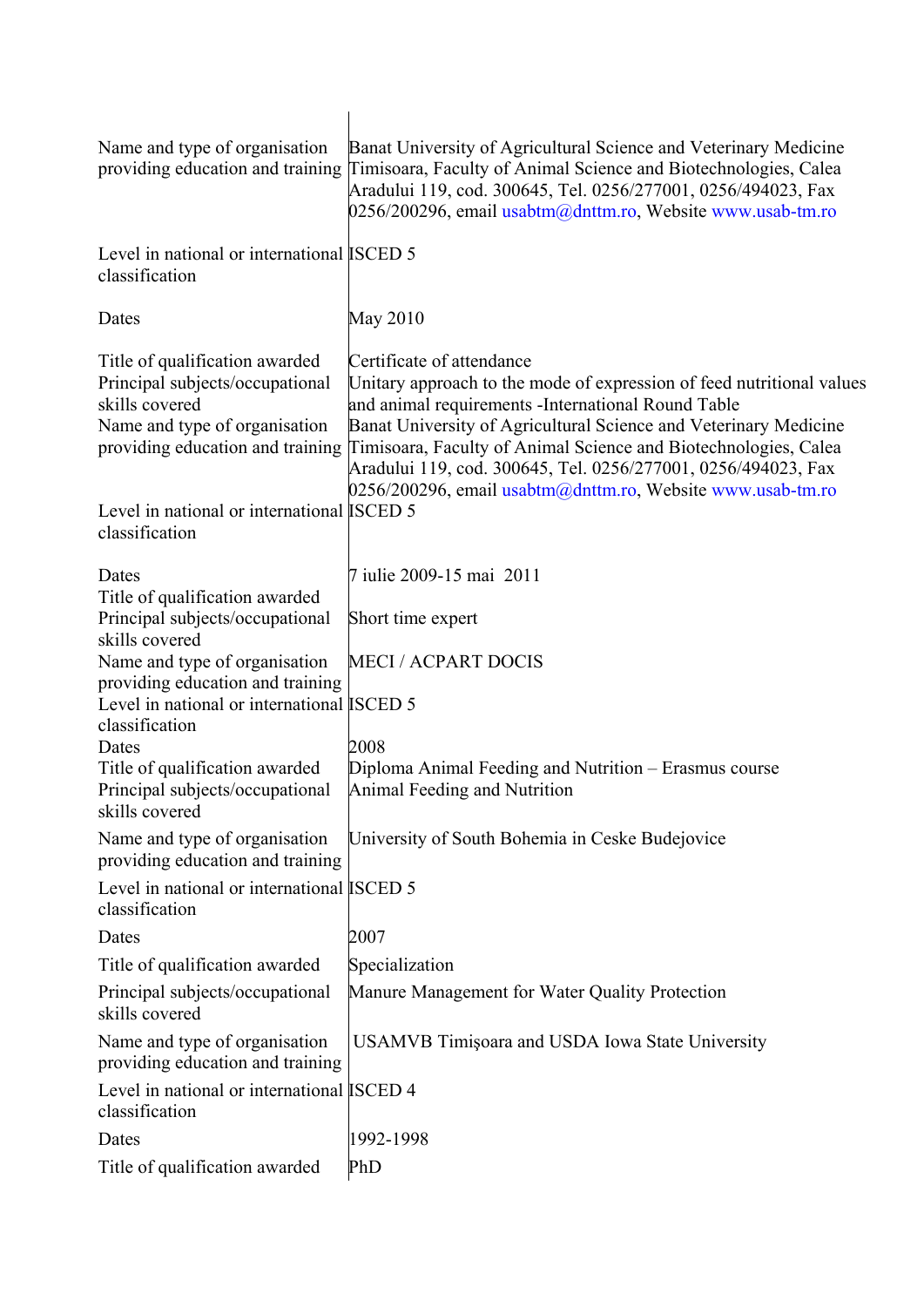| Principal subjects/occupational<br>skills covered                 | <b>Thesis</b> – Mathematical models to establish the main nutritive<br>parameters in broilers                                                                                                                                                                                                                                                                                                                                                                                                                                                                               |
|-------------------------------------------------------------------|-----------------------------------------------------------------------------------------------------------------------------------------------------------------------------------------------------------------------------------------------------------------------------------------------------------------------------------------------------------------------------------------------------------------------------------------------------------------------------------------------------------------------------------------------------------------------------|
| Name and type of organisation<br>providing education and training | Banat University of Agricultural Sciences and Veterinary Medicine -<br>Timișoara, Faculty of Animal Science and Biotechnologies, Calea<br>Aradului 119, 300365 Timișoara, Tel. 0256/277001, 0256/494023,<br>Fax 0256/200296, e-mail usabtm@dnttm.ro, Website www.usab-<br>tm.ro                                                                                                                                                                                                                                                                                             |
| Level in national or international ISCED 6<br>classification      |                                                                                                                                                                                                                                                                                                                                                                                                                                                                                                                                                                             |
| Dates                                                             | 1997-1998                                                                                                                                                                                                                                                                                                                                                                                                                                                                                                                                                                   |
| Title of qualification awarded                                    | Master degree                                                                                                                                                                                                                                                                                                                                                                                                                                                                                                                                                               |
| Principal subjects/occupational<br>skills covered                 | Animal feeding and nutrition                                                                                                                                                                                                                                                                                                                                                                                                                                                                                                                                                |
| Name and type of organisation<br>providing education and training | Banat University of Agricultural Sciences and Veterinary Medicine -<br>Timișoara, Faculty of Animal Science and Biotechnologies, Calea<br>Aradului 119, 300365 Timișoara, Tel. 0256/277001, 0256/494023,<br>Fax 0256/200296, e-mail usabtm@dnttm.ro, Website www.usab-<br>tm.ro                                                                                                                                                                                                                                                                                             |
| Level in national or international ISCED 5<br>classification      |                                                                                                                                                                                                                                                                                                                                                                                                                                                                                                                                                                             |
| Dates                                                             | 1997                                                                                                                                                                                                                                                                                                                                                                                                                                                                                                                                                                        |
| Title of qualification awarded                                    | Certificat d'etudes superieures                                                                                                                                                                                                                                                                                                                                                                                                                                                                                                                                             |
| Principal subjects/occupational<br>skills covered                 | Digestive and metabolic adaptation in ruminants: intraruminal<br>digestion, optimizing rations for ruminants                                                                                                                                                                                                                                                                                                                                                                                                                                                                |
| Name and type of organisation<br>providing education and training | Banat University of Agricultural Sciences and Veterinary Medicine -<br>Timișoara, Faculty of Animal Science and Biotechnologies, Calea<br>Aradului 119, 300365 Timișoara, Tel. 0256/277001, 0256/494023,<br>Fax 0256/200296, e-mail usabtm@dnttm.ro, Website www.usab-<br>tm.ro                                                                                                                                                                                                                                                                                             |
| Level in national or international ISCED 4<br>classification      |                                                                                                                                                                                                                                                                                                                                                                                                                                                                                                                                                                             |
| Dates                                                             | 1986-1990                                                                                                                                                                                                                                                                                                                                                                                                                                                                                                                                                                   |
| Title of qualification awarded                                    | Engineer, Animal Scientist                                                                                                                                                                                                                                                                                                                                                                                                                                                                                                                                                  |
| Principal subjects/occupational<br>skills covered                 | Fundamentals: Biophysics, Biochemistry, Mathematics and Statistics.<br>Biological Anatomy, histology, Animal Physiology, Feed production<br>and conservation, Animal Husbandry Machinery and Plants,<br>Genetics, Animal Husbandry Hygiene, Animal Husbandry<br>Construction, Animal Reproduction, Animal improvement, Animal<br>nutrition and feeding.<br>Specialty: Aquaculture, Horse Breeding Technology, Cattle<br>Breeding Technology, Pig Breeding Technology, Sheep Breeding<br>Technology, Poultry Breeding Technology, Zooeconomy,<br>Professional practice, etc. |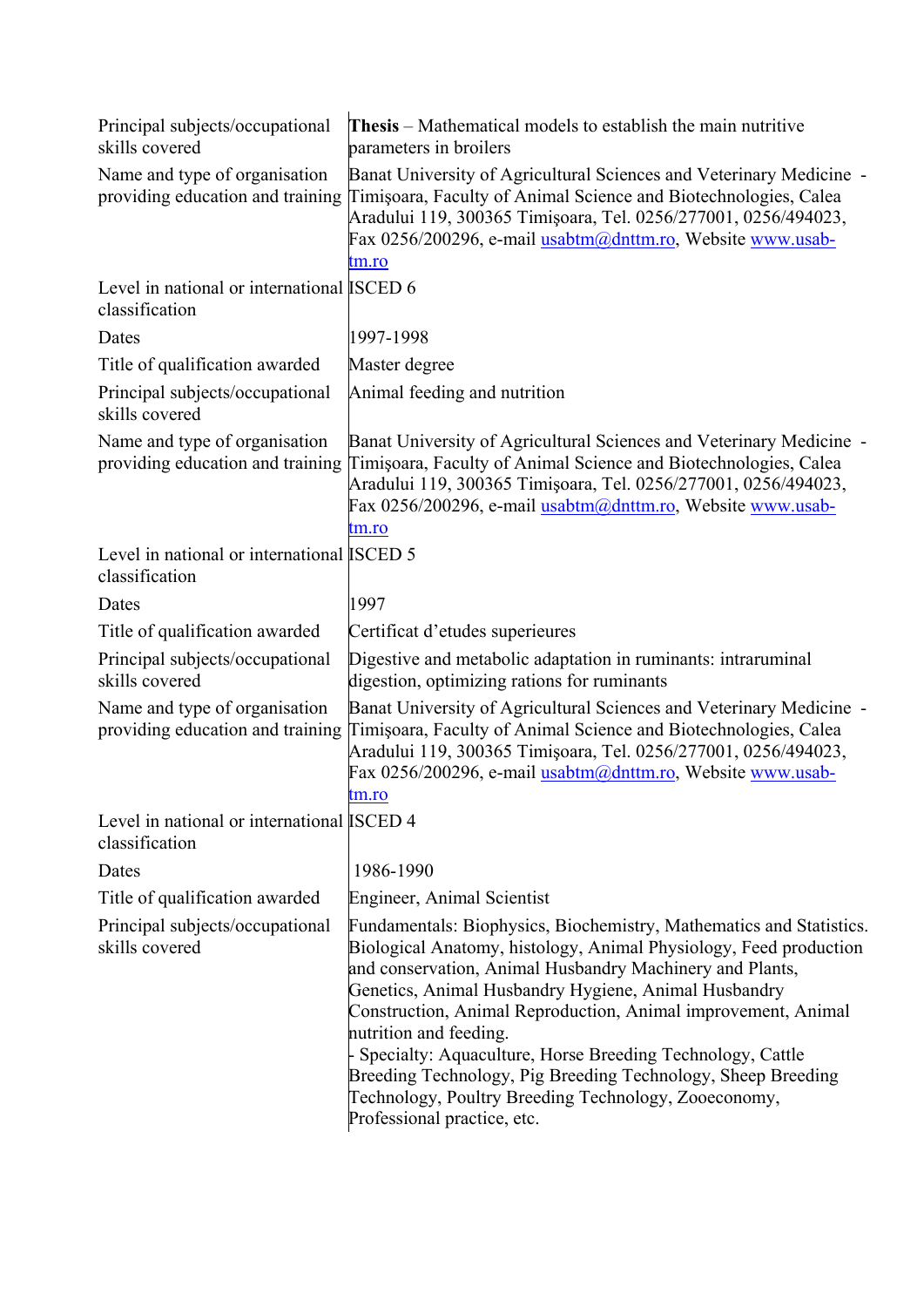| Name and type of organisation<br>providing education and training           | tm.ro                                                                                                                                                                                                                                                                                                                                                                                                                                                                                                                                                                                                                                                                                                                                                                                                                                                                                             | Banat University of Agricultural Sciences and Veterinary Medicine -<br>Timișoara, Faculty of Animal Science and Biotechnologies, Calea<br>Aradului 119, 300365 Timișoara, Tel. 0256/277001, 0256/494023,<br>Fax 0256/200296, e-mail usabtm@dnttm.ro, Website www.usab- |              |
|-----------------------------------------------------------------------------|---------------------------------------------------------------------------------------------------------------------------------------------------------------------------------------------------------------------------------------------------------------------------------------------------------------------------------------------------------------------------------------------------------------------------------------------------------------------------------------------------------------------------------------------------------------------------------------------------------------------------------------------------------------------------------------------------------------------------------------------------------------------------------------------------------------------------------------------------------------------------------------------------|------------------------------------------------------------------------------------------------------------------------------------------------------------------------------------------------------------------------------------------------------------------------|--------------|
| Level in national or international ISCED 5<br>classification                |                                                                                                                                                                                                                                                                                                                                                                                                                                                                                                                                                                                                                                                                                                                                                                                                                                                                                                   |                                                                                                                                                                                                                                                                        |              |
| Personal skills and competences                                             |                                                                                                                                                                                                                                                                                                                                                                                                                                                                                                                                                                                                                                                                                                                                                                                                                                                                                                   |                                                                                                                                                                                                                                                                        |              |
| Mother tongue                                                               | Romanian                                                                                                                                                                                                                                                                                                                                                                                                                                                                                                                                                                                                                                                                                                                                                                                                                                                                                          |                                                                                                                                                                                                                                                                        |              |
| Self-assessment                                                             | <b>Reading</b>                                                                                                                                                                                                                                                                                                                                                                                                                                                                                                                                                                                                                                                                                                                                                                                                                                                                                    | <b>Speaking</b>                                                                                                                                                                                                                                                        | Writing      |
| <b>English</b>                                                              | Good                                                                                                                                                                                                                                                                                                                                                                                                                                                                                                                                                                                                                                                                                                                                                                                                                                                                                              | Good                                                                                                                                                                                                                                                                   | Good         |
| French                                                                      | Intermediate                                                                                                                                                                                                                                                                                                                                                                                                                                                                                                                                                                                                                                                                                                                                                                                                                                                                                      | Intermediate                                                                                                                                                                                                                                                           | Intermediate |
| Social skills and competences                                               | I worked in several research groups, contributing to the scientific<br>research of 17 contracts and I have been a project director for 5 of<br>them;<br>I was part of the editorial teams of scientific volumes of the Faculty                                                                                                                                                                                                                                                                                                                                                                                                                                                                                                                                                                                                                                                                    |                                                                                                                                                                                                                                                                        |              |
| <b>Organisational skills and</b><br>competences                             | of Animal Science and Biotechnology Timisoara and of "Farm"<br>magazine<br>I participated in teams of university extension in Timisoara Faculty of<br>Animal Science and Biotechnology<br>- March 2008 – until now, Vice Dean of the Faculty of Animal<br>Science and Biotechnology<br>- 2005-2008– Scientific Advisor – Faculty of Animal Science and<br>Biotechnology<br>2008 – Conference coordinator 60 years of research in animal<br>breeding<br>2007 – Conference coordinator ANIMAL BREEDING TOWARDS<br>A SUSTAINABLE AGRICULTURE, Faculty of Animal Science and<br>Biotechnology 10-11 May;<br>2006 – Conference coordinator Quality and Performance in Animal<br>Breeding at European Level Faculty of Animal Science and<br>Biotechnology, 25-26 May;<br>- 2005 – Conference coordinator Animal Breeding at European<br>Level, Faculty of Animal Science and Biotechnology, 26-27 May; |                                                                                                                                                                                                                                                                        |              |
| Technical skills and competences. Able to use complex laboratory equipment. |                                                                                                                                                                                                                                                                                                                                                                                                                                                                                                                                                                                                                                                                                                                                                                                                                                                                                                   |                                                                                                                                                                                                                                                                        |              |
| Computer skills and<br>competences<br>Other skills and competences          | MINITAB, SPSS, Data Fit etc.<br>2006, 2007, 2008                                                                                                                                                                                                                                                                                                                                                                                                                                                                                                                                                                                                                                                                                                                                                                                                                                                  | Very good knowledge of operating computer programs: Word for<br>Windows, Excel, Power Point, Internet, statistical software<br>2007, 2008 – Expert PNCDI 2 Partnerships Program; CEEX<br>the editorial board member of the volumes of scientific papers 2005,          |              |